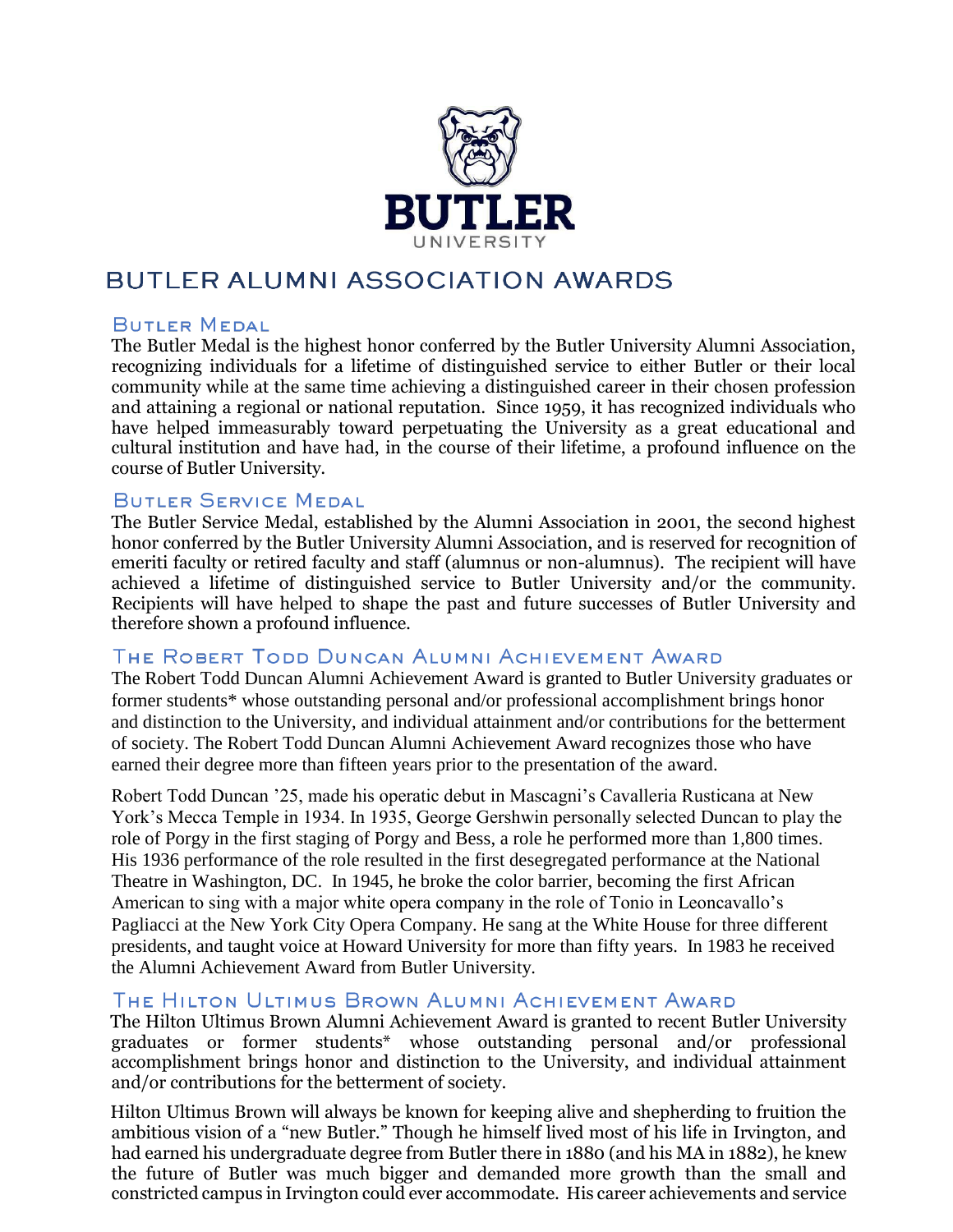to the University began when he was just a recent graduate. It was during his lifetime of servicehe served on the Board of Trustees for an incredible 71 years and was President of the board from 1903 to 1956- that he saw his "big dream" become a reality when he led the relocation of Butler from its old Irvington campus to the ten-times bigger Fairview Park. In his chosen career, he was an award-winning newspaper journalist and Managing Editor at the Indianapolis News for over seven decades and recipient of numerous awards, including the Butler Medal.

#### THE KATHARINE MERRILL GRAYDON ALUMNI SERVICE AWARD

The Katharine Merrill Graydon Alumni Service Award is granted to Butler University graduates or former students\* who have demonstrated a significant commitment of outstanding service to the University ultimately assisting in perpetuating Butler as a great educational and cultural institution. The Katharine Merrill Graydon Service Award recognizes those who have earned their degree more than fifteen years prior to the presentation of the award.

Katharine Merrill Graydon came to Butler with a legacy. She was the granddaughter of the first Treasurer of the State of Indiana, and the niece of Catharine Merrill, a Professor of English Literature at Butler who was only the second female full professor in the US. She graduated from Butler in 1878, and was a Professor of English Literature at the University from 1907 to 1930, receiving an honorary doctorate of literature in 1928. Graydon served as the Alumni Secretary and Editor of the Alumnal Quarterly from its first edition in 1922 until her retirement in 1929, when she was named Professor Emerita. During World War I, she maintained correspondence with Butler students and alumni serving on the Western Front. She compiled a volume of these letters, including an account of Butler men who had served in the Civil War and the Spanish– American War, and helped raise funds for memorials honoring Butler's war dead of the Civil War and World War I.

#### THE JOSEPH IRWIN SWEENEY ALUMNI SERVICE AWARD

The Joseph Irwin Sweeney Alumni Service Award is granted to recent Butler University graduates or former students\* who have demonstrated a significant commitment of outstanding service to the University ultimately assisting in perpetuating Butler as a great educational and cultural institution.

Joseph Irwin Sweeney served the University as Editor of The Collegian for two years, Editor-in-Chief of the College Annual, Manager of the football team, Manager and Soloist of the Glee Club, and Secretary of the Indiana Oratorical Association. As a freshman, he was selected by area students to serve as Chairman of the city's annual celebration honoring Washington's birthday. During the ceremony, he gave a speech that captivated the audience and inspired a column in the Indianapolis Journal. At the time of his untimely drowning death in the summer of 1900, he was only 19 years old, yet was about to enter his senior year. Joseph Sweeney accomplished an incredible amount as a student in an abbreviated college career.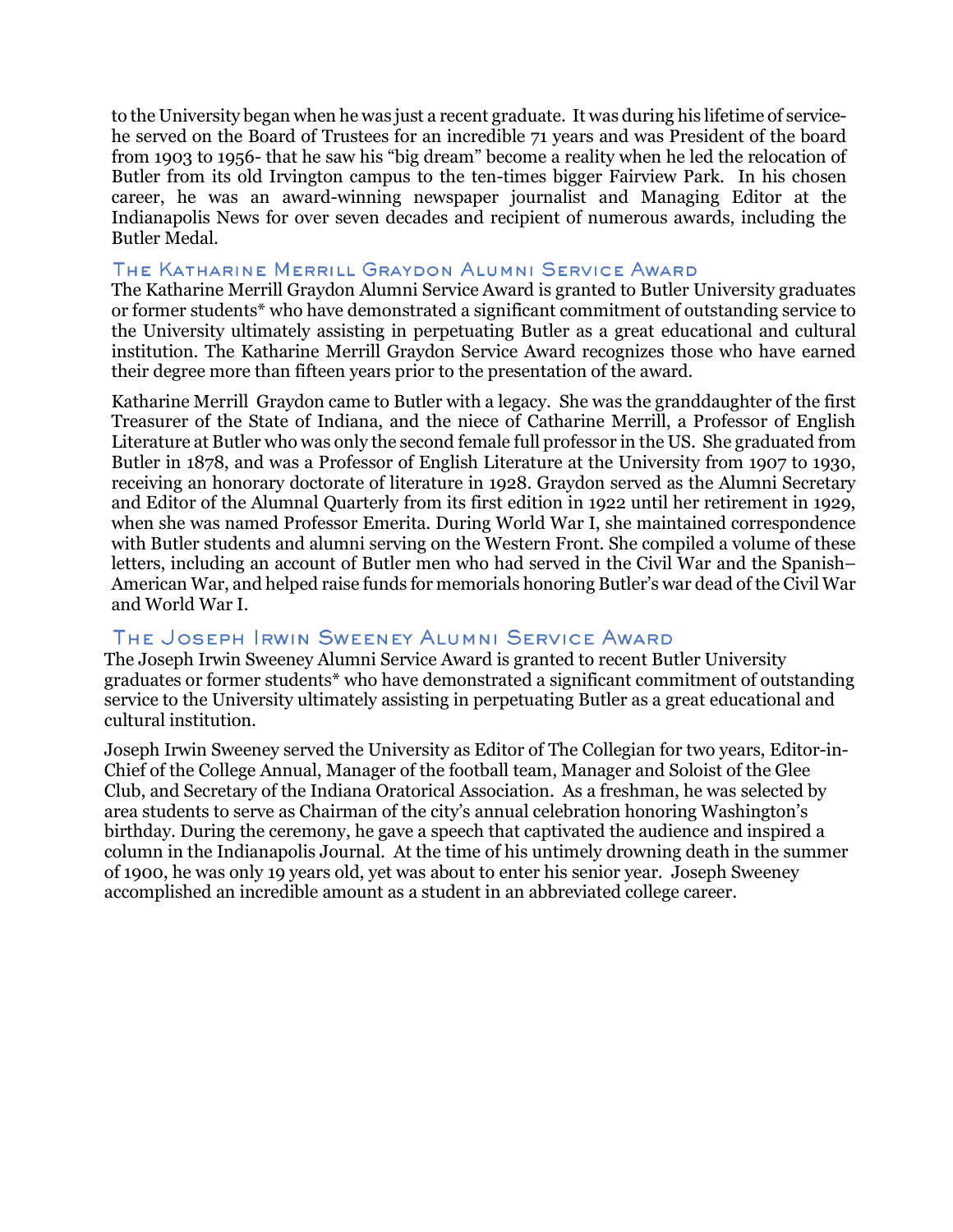## BUTLER ALUMNI ASSOCIATION AWARD RECIPIENTS (PAST FIVE YEARS)

## **BUTLER MEDAL**

- Max B. Schumacher (2021)
- Tom King '66 (2020)
- Craig E. Fenneman  $71 (2019)$
- John B. Dunn '77 (2018)
- Norman Wilkens '57 (2017)

## **BUTLER SERVICE MEDAL**

- Marvin L. Recht (2021)
- Dr. James Berry (2020)
- Dr. H. Marshall Dixon (2019)
- Dr. Jeanne Hawkins VanTyle '74 MS '80 (2018)
- Dr. Robert Grechesky (2017)

### THE ROBERT TODD DUNCAN ALUMNI ACHIEVEMENT AWARD

- Craig A. Anderson, Ph.D.  $76$  (2021)
- $\bullet$  Wendi C. Thomas '93 (2020)
- Michele McConnell '93 (2019)
- Hoagland C. Elliott  $\check{57}(2018)$
- Wayne Burris '77  $(2017)$

## THE HILTON ULTIMUS BROWN ALUMNI ACHIEVEMENT AWARD

- Dr. Warren G. Morgan, II '06
- Brandon M. Gaudin '06 (2020)
- LCDR Jennifer A. Cockrill '04 (2019)
- Adam B. Hill, M.D. '03 (2018)
- $\bullet$  Michael Hole '08 (2017)

## THE KATHARINE MERRILL GRAYDON ALUMNI SERVICE AWARD

- Karen Schultz Alter '85 (2021)
- Mary Shaw '93 (2020)
- James M. Bagnoli '75 (2019)
- Julie Russell Dilts '92 (2018)
- Kevin McDevitt '77 (2017)

## THE JOSEPH IRWIN SWEENEY ALUMNI SERVICE AWARD

- R. Kyle Inskeep '12 (2021)
- Michael Bennett '09 (2020)
- $\bullet$  Marc A. Williams '07 (2019)
- Kyle S. Delaney '03 (2018)
- Becky Ruby-Wojtowicz '05 (2017)

[A full list of past award recipients can be found at www.butler.edu/alumniawards](http://www.butler.edu/alumniawards)